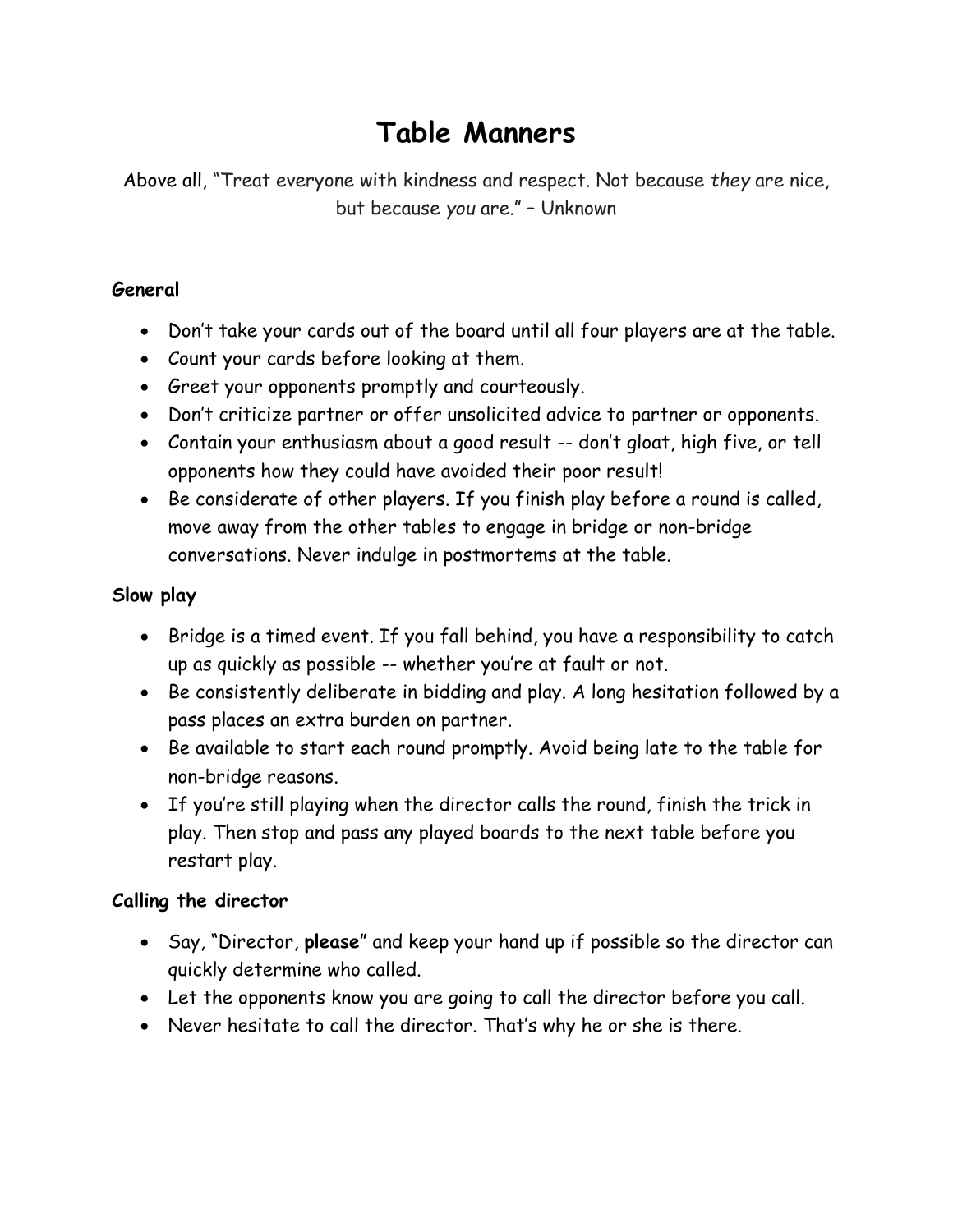- Some common reasons for calling the director include:
	- o There's been a lead out of turn, an insufficient bid, a revoke, or any irregularity in bidding or play.
	- o You've asked for an explanation of a bid and don't understand the opponent's explanation.
	- o You believe an opponent has "psyched."
	- o An opponent has "claimed" and you're not sure the claim is correct.
	- o Opponents are arguing, criticizing each other (or you) or engaging in a lengthy postmortem that's delaying play of the next hand.
	- o There's a disagreement about the number of tricks taken or lost.
	- o You are uncomfortable for any reason.
- Never make your own ruling or allow an opponent to make a ruling even if all of you are absolutely sure it's correct. There may be consequences or benefits you (and your opponents) are not aware of.
- Reasons to NOT call the director include:
	- o You are dummy. Dummy may not call the director or call attention to any irregularities by the opponents during the play of the hand.
	- o Your side has revoked and opponents haven't noticed it. While you *are*  required to reveal wrong or misleading bidding explanations, you are not required to report playing irregularities such as revokes or incorrect claims or concessions.

## **The auction**

- Decide what your bid is going to be *before* you touch the bidding box.
- Only ask for explanations of opponents' bids when it's your turn to bid.
- Don't ask what an opponent's bid means unless you intend to bid yourself. Otherwise, question opponents at the end of the auction.
- The principle of full disclosure is a major tenet of active bridge ethics. It means all information available to your partnership must also be made available to your opponents.
- When misinformation is given during the auction, the player whose partner provided the wrong information *must* give the opponents the correct information -- at the end of the auction if the offending side is declaring or at the end of play if the offending side is defending.
- New players or infrequent partnerships may not have understandings about all bids. If so, it's perfectly OK to say, "We have no agreement about that."